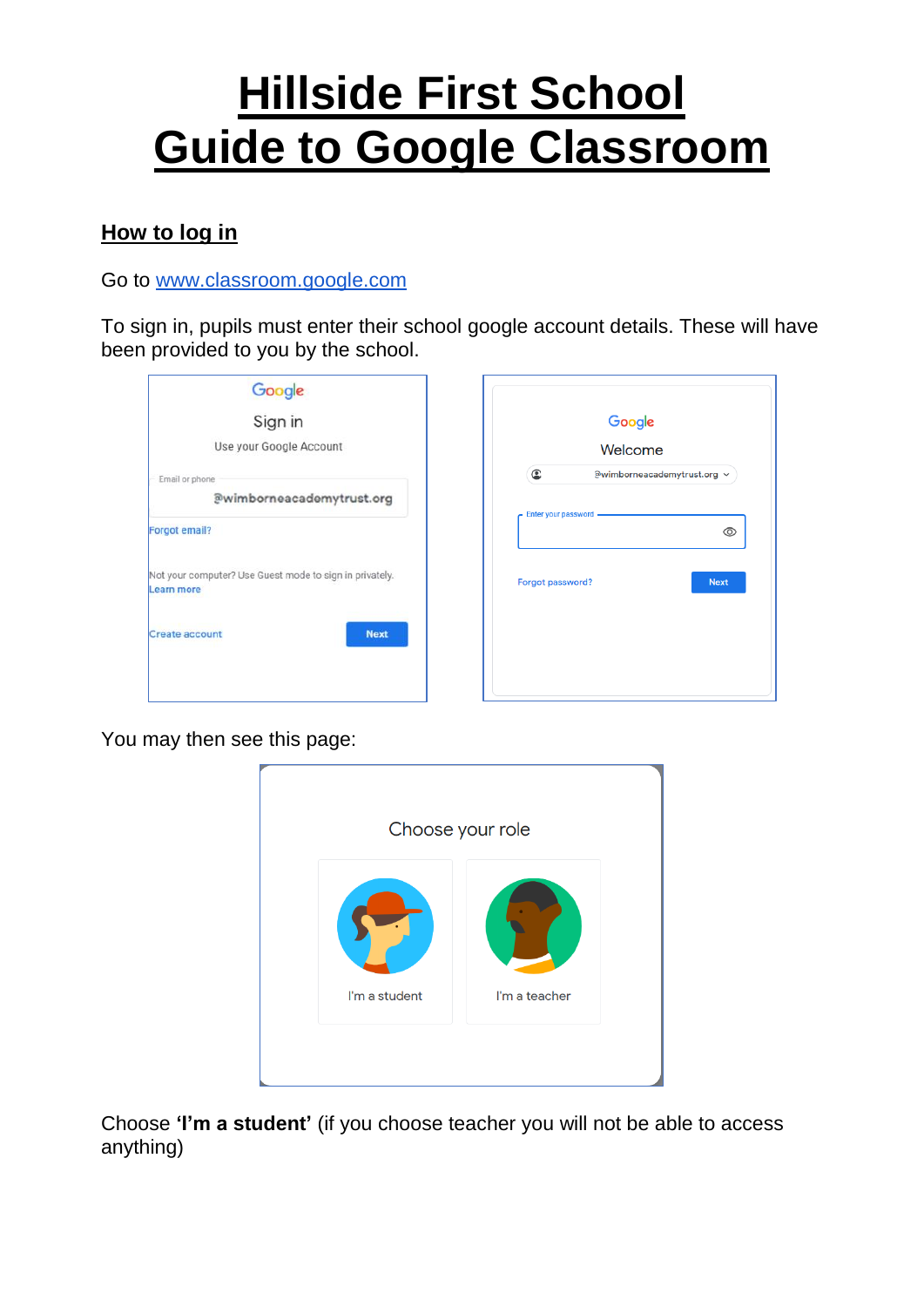Then you will see your class page:



Click to join the classroom and you will see the Stream page.

# **The Stream Page**



The stream works a bit like a social network page. The most recent post that a teacher has added to the Google Classroom will be at the top and the oldest will be at the bottom. Posts might just be a message from the teacher or they might be an assignment for your child to complete.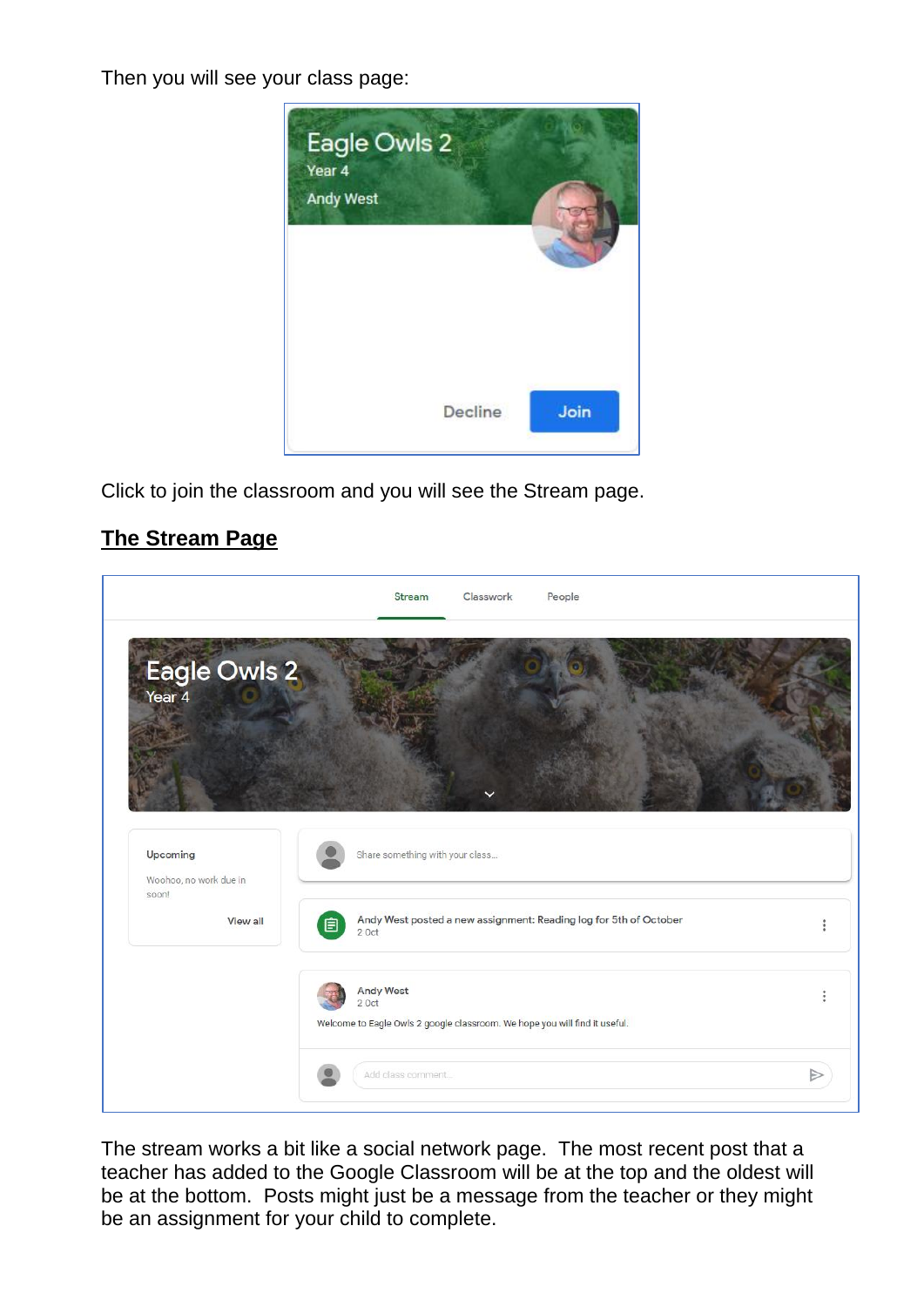When a teacher posts an assignment on their Google Classroom, it will appear on the classwork page.

## **The Classwork Page**

The classwork page shows you any assignments the teacher has set.

|                   | <b>Stream</b>                                      | Classwork | People      | <b>Marks</b>                         |              |   |
|-------------------|----------------------------------------------------|-----------|-------------|--------------------------------------|--------------|---|
|                   | Create                                             |           | $\Box$ Meet | Google Calendar   Class Drive folder |              |   |
| <b>All topics</b> | <b>Maths</b>                                       |           |             |                                      |              | ŧ |
| Maths<br>Reading  | [ෆු]<br>How many objects longer than 1m can you fi |           |             | Due 23 Oct                           |              |   |
|                   | Reading                                            |           |             |                                      |              | ÷ |
|                   | 自<br>Reading log for 5th of October                |           |             |                                      | Due Tomorrow |   |

Assignments have a due date on the right hand side but they are listed by topic, so the assignment at the top may not be the one that is due soonest.

When you click on an assignment, you will see a description of what your child has to do and any associated resources that are needed.

| Reading                                                            |              |
|--------------------------------------------------------------------|--------------|
| 圁<br>Reading log for 5th of October                                | Due Tomorrow |
| Posted 2 Oct (Edited 13:50)<br>Let us know what you read last week | Assigned     |
| Test User - Reading log te<br>ē<br>Google Docs<br>æ                |              |
| View assignment                                                    |              |

It will also have a date when the completed work is due in. The teacher will let you know whether work needs to be completed online using Google Classroom or offline in another way (for example, you might be asked to send a picture of an activity you have done).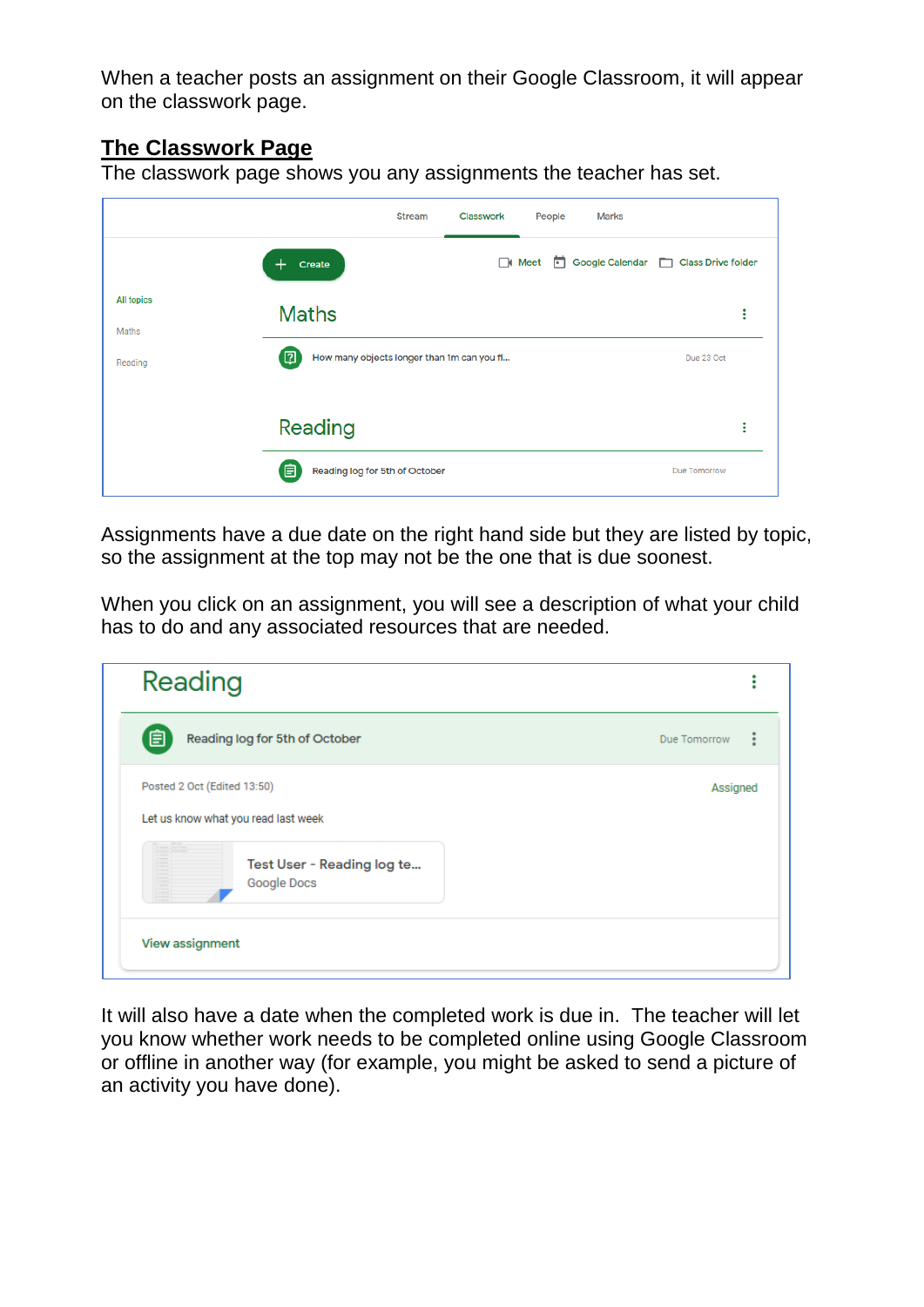Click the **'View Assignment'** button to access any resources you need and to hand in the task when it is finished.

| 〔自 | Reading log for 5th of October<br>٠<br>٠<br>Andy West · 2 Oct (Edited 13:50) | Your work<br><b>Assigned</b>                         |  |  |
|----|------------------------------------------------------------------------------|------------------------------------------------------|--|--|
|    | <b>Due Tomorrow</b>                                                          | Test User - Readin<br>$\times$<br><b>Google Docs</b> |  |  |
|    | Let us know what you read last week                                          | + Add or create                                      |  |  |
|    | <b>Class comments</b><br>$\triangleright$<br>Add class comment               | Hand in                                              |  |  |
|    |                                                                              | <b>Private comments</b><br>Add private comment<br>▷  |  |  |

Any resources you need will be on the right. In the picture above there is a google document you can click on and complete online. Any changes you make will be saved automatically.

#### **After the work has been completed or added to the assignment you will need to press the "Hand In" button.**

To get back to the Stream page after handing in an assignment, click on the Class name at the left hand side of the page.

| Eagle Owls 2<br>⋐<br>Year 4 |                                                                    |                     |
|-----------------------------|--------------------------------------------------------------------|---------------------|
|                             | Reading log for 5th of October<br>Andy West · 2 Oct (Edited 13:50) |                     |
|                             |                                                                    | <b>Due Tomorrow</b> |
|                             | Let us know what you read last week                                |                     |
|                             | <b>Class comments</b>                                              |                     |
|                             | Add class comment                                                  |                     |

#### **Completing work offline**

Pupils who have been asked to complete the home learning offline will need just to access the information about the assignment on Google Classroom. Once they have finished their work offline, they will need to click on the assignment but then just click "**Mark As Done**". This will notify their teacher that they have completed their work in time for the deadline. You can then return to the stream page as described above.

#### **The People page**

The People page shows the teacher and the other people who belong to your google classroom. Email is switched off for pupil accounts so you will not be able to contact other people through this page.